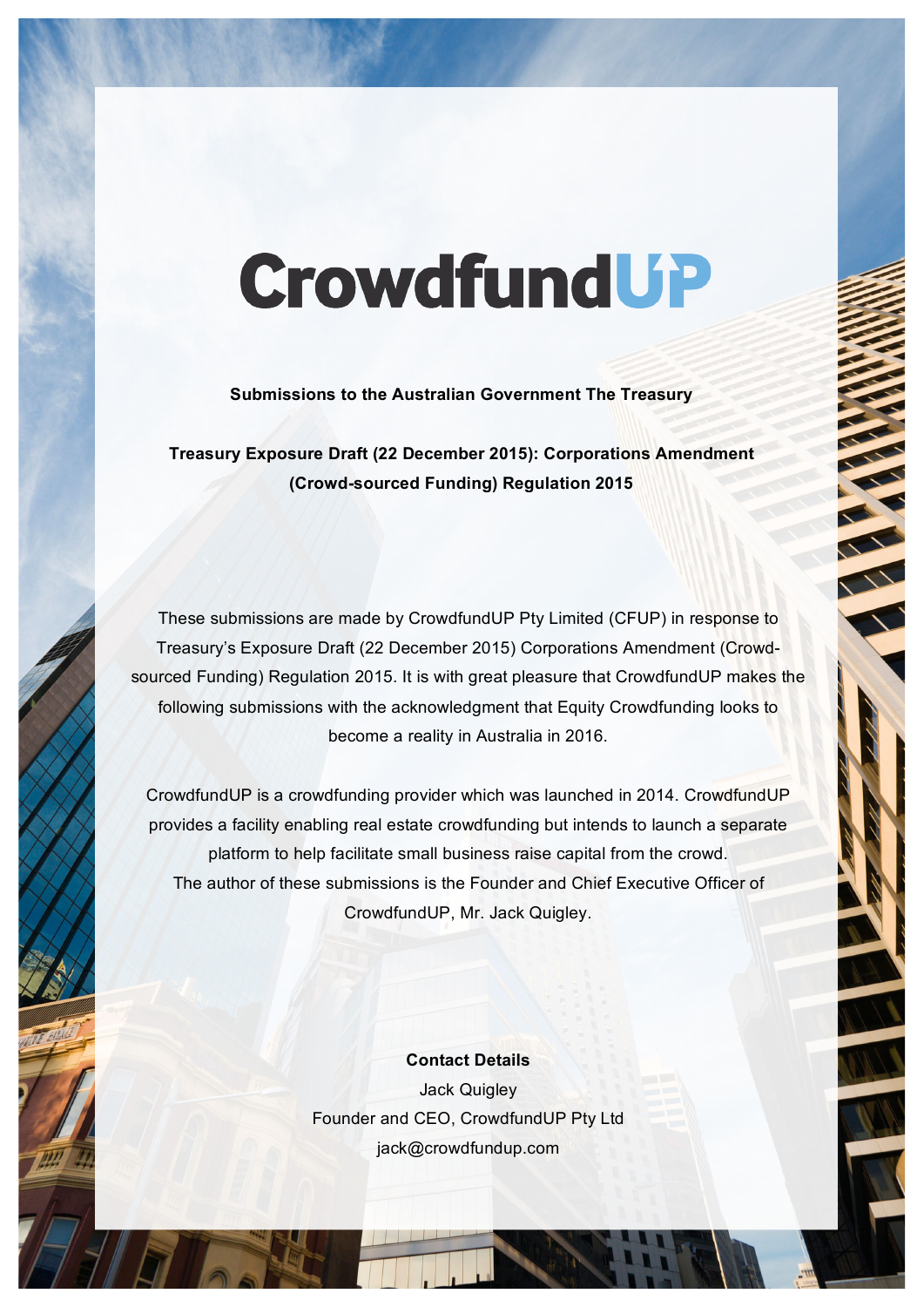## **Crowdfund UP**

#### **INTRODUCTION**

 CrowdfundUP have previously made submissions regarding issues such as enabling Debt Crowdfunding in Australia, as was recommended in the Murray Enquiry, and facilitating Equity Crowdfunding for Priority Limited Companies. Therefore, these submissions will deal only with what CrowdfundUP believes to be high priority areas required for the facilitation of Equity Crowdfunding in Australia as provided for by the Corporations Amendment (Crowd-sourced Funding) Regulation 2015.

#### **SUBMISSIONS**

### **Submission 1 The issues with a Australian Market Licence issues have not been appropriately resolved**

 The *Corporations Amendment (Crowd-sourced Funding) Bill 2015* (Bill) establishes a new type of financial service: a crowd-funding service. Appropriate authority under this legislation will need to be obtained by any person who intends to provide a crowd-funding service. This authority will require a crowdfunding service provider to hold an Australian Financial Service Licence (AFSL) (or have obtained a corporate authorisation) that expressly authorises the *paragraph 766A(1)(ea)].* The explanatory memorandum of the Bill states that a holder of an AFSL authorised to provide a crowdfunding service will not be required to obtain a dealing or provision of a crowd-funding service *[Schedule 1, Part 1, items 14 and 25, section 738C and* issuing authorisation.

 requirement of a crowdfunding service provider to obtain a market licence authority, be granted a corporate authorisation from a Market Licence Holder or obtain a ministerial market licence exemption. Such requirements would add undue cost and time burdens on an already stringent AFSL application process, and requiring a crowdfunding service provider to obtain an AML exemption would add cost and complexity to the application In CrowdfundUP's view, these provisions should be expanded upon to carve out the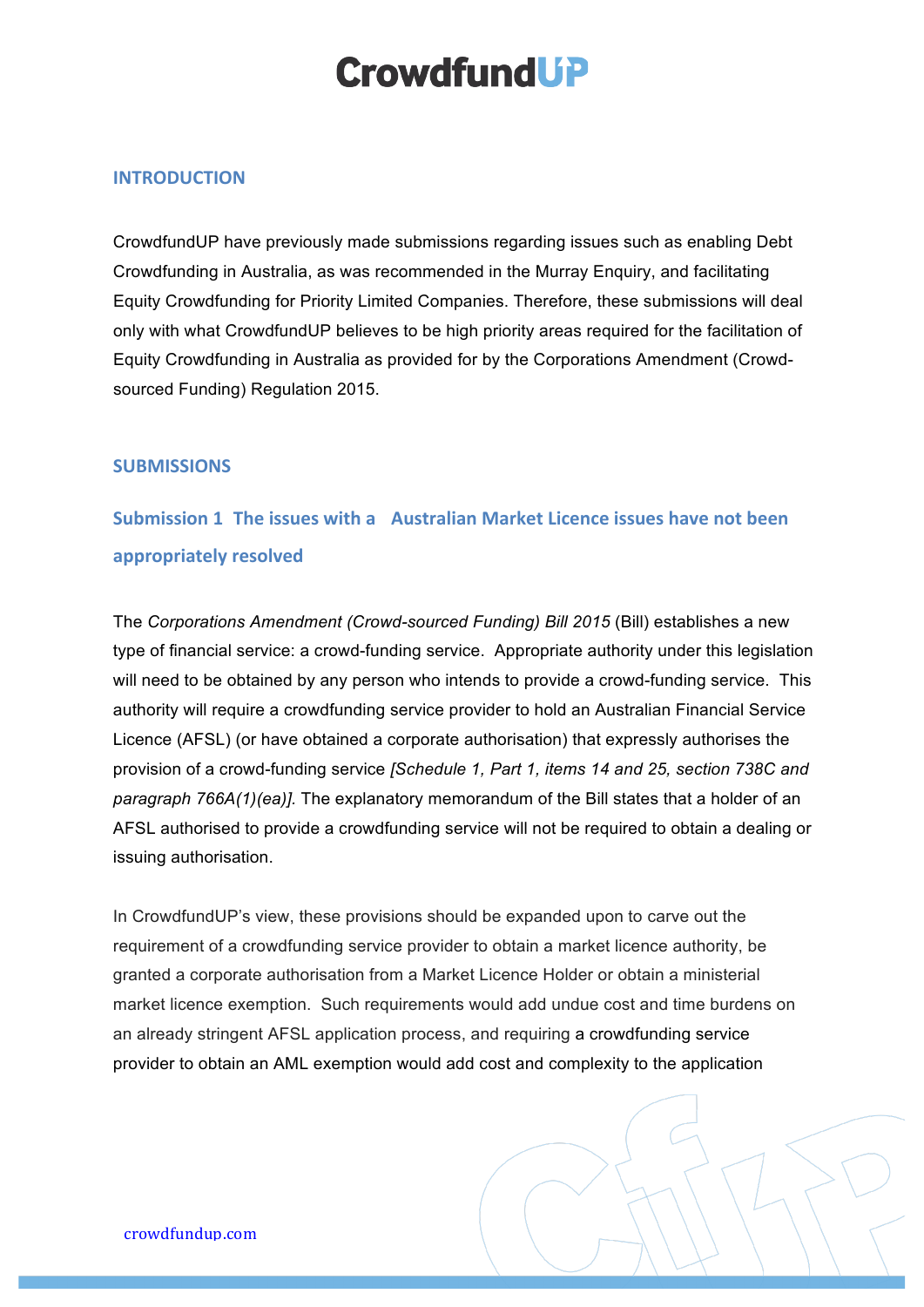# **CrowdfundUP**

 process. At present there are only 25 AML exemptions in Australia. This means that a platform operator would need to outlay high costa in their initial application then once successfully obtained, would need to then apply for a Ministerial Exemption.

### **Submission 2: Section 738Q and the 'Reasonable Standard Test' are unclear in wording and application**

 Section 738Q of the *Corporations Amendment (Crowd-sourced Funding) Bill 2015* provides that before an intermediary publishes a CSF offer document, checks prescribed by the regulations must be conducted to a 'reasonable standard'. In particular, regulation 6D.3A.11  of the *Corporations Amendment (Crowd-sourced Funding) Regulation 2015* (Regulations) prescribes the checks that a CSF intermediary must conduct for the purposes of Section 738Q(1) of the Bill, including the Assets Check, Purpose Check and Offer Document Check.

 CrowdfundUP submit that the 'reasonable standard' test should be clarified as to the application to the Assets Check, Purpose Check and Offer Document Check. The Asset Test requires a CSF intermediary to check that at the time of an offering, they comply with the asset and turnover test in Section 738H(2) of the Bill. CrowdfundUP are of the view that more detail needs to be provided about the kind of financial information that will be deemed to be 'reliable and independent', as this information will differ greatly between companies.

 CrowdfundUP also submit that the wording of the Purpose Test, which requires the CSF intermediary to check that neither the offering company, or any related parties, have a substantial purpose of investing in other entities, be changed to clarify what is required when conducting the Test. The current wording doesn't expressly state what information is to be relied on, or what extent of information searching is required outside information provided by the party itself.

 CrowdfundUP additionally submit that the wording of the Offer Document Check be changed so that it expressly states that a CSF intermediary be able to form its own view as to whether an offer document is "clear, concise and effective". Currently, the Offer Document Check states that the check should be based on "reliable and independent documentation" relevant to the check, which seems burdensome and illogical in forming a view of the documents.